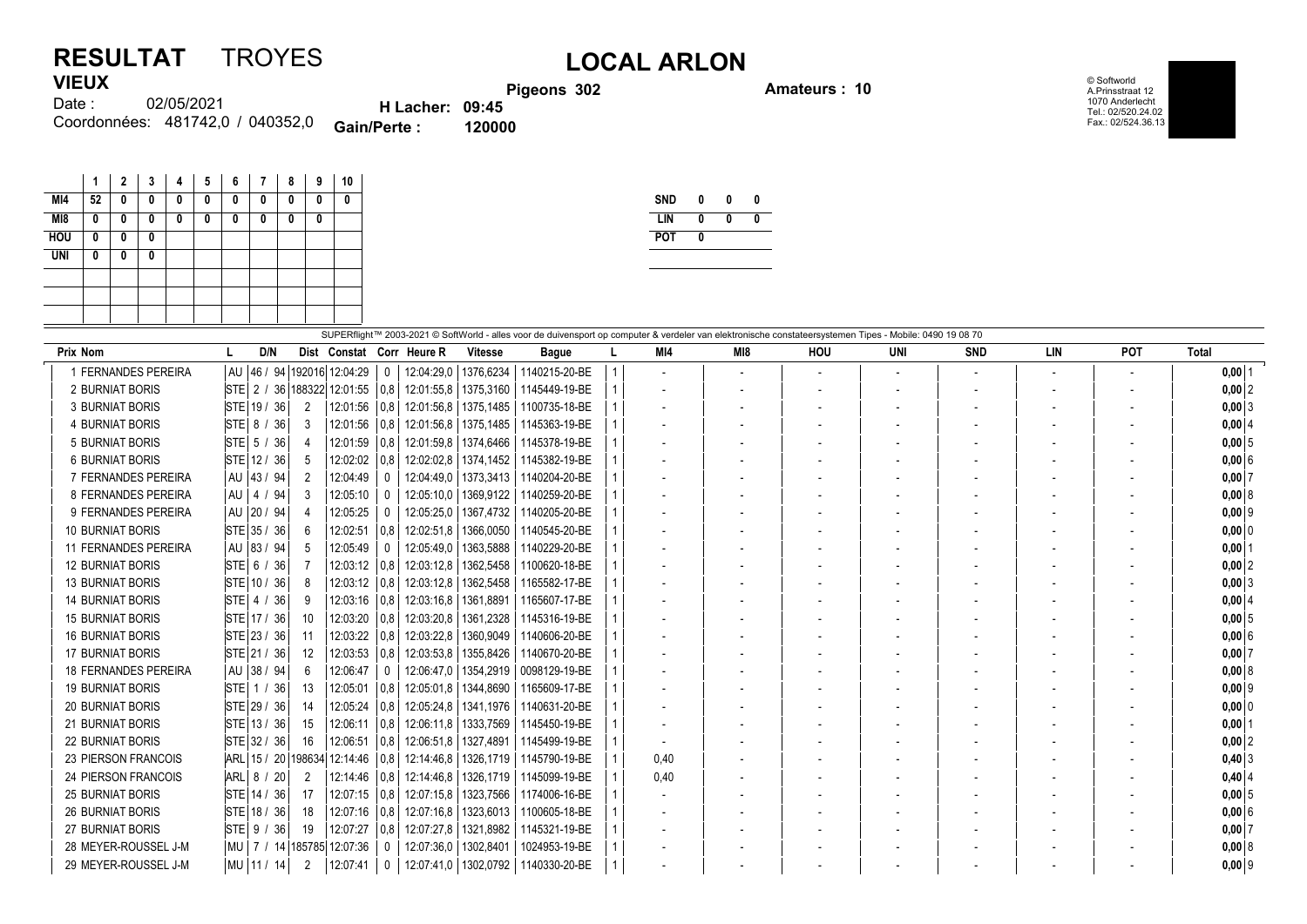| Prix Nom                   | D/N           |                |                                     |                | Dist Constat Corr Heure R               | <b>Vitesse</b>         | Bague                                                   | L            | MI4                      | MI8 | HOU | UNI | <b>SND</b> | LIN | POT | <b>Total</b>   |
|----------------------------|---------------|----------------|-------------------------------------|----------------|-----------------------------------------|------------------------|---------------------------------------------------------|--------------|--------------------------|-----|-----|-----|------------|-----|-----|----------------|
| <b>30 PIERSON FRANCOIS</b> | ARL 10 / 20   | -3             |                                     |                | 12:18:10   0,8   12:18:10,8   1296,7360 |                        | 1140399-20-BE                                           |              | 0,40                     |     |     |     |            |     |     | $0,40$ 0       |
| <b>31 BURNIAT BORIS</b>    | STE 26 / 36   | 20             |                                     |                | 12:10:17   0,8   12:10:17,8   1296,1207 |                        | 1140685-20-BE                                           | $\mathbf{1}$ | $\overline{\phantom{a}}$ |     |     |     |            |     |     | $0,00$ 1       |
| 32 DULIEU-THEISEN PAT      |               |                | SEL 5 / 18 196282 12:17:08 0.9      |                | 12:17:08.9   1290.0700                  |                        | 1145800-19-BE                                           | 1            |                          |     |     |     |            |     |     | $0,00$ 2       |
| 33 MEYER-ROUSSEL J-M       | MU   1 / 14   | -3             | 12:09:24                            | $\mathbf{0}$   | 12:09:24,0   1286,5999                  |                        | 1140311-20-BE                                           |              |                          |     |     |     |            |     |     | $0,00$ 3       |
| 34 MEYER-ROUSSEL J-M       | MU   6 / 14   | -4             | 12:09:40                            | $\mathbf{0}$   | 12:09:40,0   1284,2281                  |                        | 1003732-20-BE                                           |              |                          |     |     |     |            |     |     | 0,0014         |
| 35 MEYER-ROUSSEL J-M       | MU 12 / 14    | -5             | 12:09:51                            | 0              | 12:09:51,0   1282,6027                  |                        | 1144826-20-BE                                           |              |                          |     |     |     |            |     |     | $0,00 \vert 5$ |
| <b>36 BURNIAT BORIS</b>    | STE 3 / 36    | 21             | 12:11:52 0.8                        |                | 12:11:52,8   1282,1488                  |                        | 1174044-16-BE                                           |              |                          |     |     |     |            |     |     | 0,006          |
| 37 MEYER-ROUSSEL J-M       | $MU$   9 / 14 | 6              | 12:10:41                            | $\mathbf{0}$   | 12:10:41.0   1275.2660                  |                        | 1140999-19-BE                                           |              |                          |     |     |     |            |     |     | $0,00$ 7       |
| 38 DULIEU-THEISEN PAT      | SEL 15 / 18   | $\overline{2}$ | $12:19:22$ 0.9                      |                | 12:19:22,9   1271,4076                  |                        | 1141068-19-BE                                           |              |                          |     |     |     |            |     |     | 0,008          |
| 39 HANZEN FONTAINE C ET G  |               |                | ARL 1 / 32 202145 12:24:02          | 0              |                                         | 12:24:02,0   1271,0857 | 1111021-17-BE                                           |              | 0,40                     |     |     |     |            |     |     | $0,40$ 9       |
| 40 HANZEN FONTAINE C ET G  | ARL 24 / 32   | $\overline{2}$ | 12:24:02                            | $\mathbf 0$    | 12:24:02.0   1271.0857                  |                        | 1145127-19-BE                                           |              | 0,40                     |     |     |     |            |     |     | $0,40$ 0       |
| 41 WAUTHY-SELECK G         |               |                | ATT  8 / 25  204283  12:26:02   0.8 |                | 12:26:02.8   1268.4708                  |                        | 1145578-19-BE                                           | 1            |                          |     |     |     |            |     |     | $0,00$   1     |
| 42 DULIEU-THEISEN PAT      | SEL 2 / 18    | 3              | 12:20:07   0,9                      |                | 12:20:07,9   1265,2608                  |                        | 1140998-19-BE                                           |              | $\overline{\phantom{a}}$ |     |     |     |            |     |     | $0,00$ 2       |
| 43 HANZEN FONTAINE C ET G  | ARL 19 / 32   | 3              | 12:25:08                            | 0              | 12:25:08,0   1262,3544                  |                        | 1140911-20-BE                                           |              | 0,40                     |     |     |     |            |     |     | 0,403          |
| <b>44 BURNIAT BORIS</b>    | $STE$ 11 / 36 | 22             | $12:14:14$   0,8                    |                | 12:14:14,8   1261,8171                  |                        | 1173348-15-BE                                           |              |                          |     |     |     |            |     |     | 0,00   4       |
| 45 DULIEU-THEISEN PAT      |               | -4             | 12:20:33                            |                |                                         | 12:20:34,0   1261,7229 | 1145798-19-BE                                           |              |                          |     |     |     |            |     |     | 0,005          |
| 46 HANZEN FONTAINE C ET G  | ARL 26 / 32   |                | 12:25:21                            | 0              | 12:25:21,0   1260,6487                  |                        | 1145021-19-BE                                           |              | 0,40                     |     |     |     |            |     |     | 0,406          |
| 47 MEYER-ROUSSEL J-M       | $MU$   4 / 14 |                | 12:12:32                            | 0              | 12:12:32,0   1259,2747                  |                        | 1100891-18-BE                                           |              |                          |     |     |     |            |     |     | $0,00$ 7       |
| 48 HANZEN FONTAINE C ET G  | ARL 4 / 32    | -5             | 12:25:50                            | $\overline{0}$ | 12:25:50,0   1256,8601                  |                        | 1174317-16-BE                                           |              | 0,40                     |     |     |     |            |     |     | $0,40$ 8       |
| <b>49 BURNIAT BORIS</b>    | STE 20 / 36   | 23             | $12:15:01$ 0,8                      |                | 12:15:01.8   1255.2291                  |                        | 1145377-19-BE                                           | $\mathbf{1}$ | $\overline{\phantom{a}}$ |     |     |     |            |     |     | $0,00$ 9       |
| 50 HANZEN FONTAINE C ET G  | ARL 3 / 32    | 6              | 12:26:05                            | $\mathbf{0}$   | 12:26:05,0   1254,9095                  |                        | 1100070-18-BE                                           | 1            | 0,40                     |     |     |     |            |     |     | $0,40$ 0       |
| 51 PIERSON FRANCOIS        | ARL 1 / 20    | 4              | $12:23:17$ 0.8                      |                | 12:23:17,8   1254,8211                  |                        | 1174763-16-BE                                           | 1            | 0,40                     |     |     |     |            |     |     | $0,40$   1     |
| 52 HANZEN FONTAINE C ET G  | ARL 32 / 32   | -7             | 12:26:08                            | 0              | 12:26:08,0   1254,5201                  |                        | 1100060-18-BE                                           |              | 0,40                     |     |     |     |            |     |     | $0,40$ 2       |
| 53 DULIEU-THEISEN PAT      | SEL 17 / 18   | -5             | 12:21:28                            |                | 12:21:29,0   1254,3318                  |                        | 1145811-19-BE                                           |              | $\blacksquare$           |     |     |     |            |     |     | 0,003          |
| 54 PIERSON FRANCOIS        | ARL 6 / 20    | -5             | $12:23:23 \mid 0,8$                 |                | 12:23:23,8   1254,0290                  |                        | 1165823-17-BE                                           |              | 0,40                     |     |     |     |            |     |     | $0,40$ 4       |
| 55 DULIEU-THEISEN PAT      | SEL 13 / 18   | 6              | 12:21:40                            | -1             | 12:21:41,0   1252,7306                  |                        | 1145803-19-BE                                           |              |                          |     |     |     |            |     |     | $0,00 \vert 5$ |
| 56 MEYER-ROUSSEL J-M       | MU 5 / 14     | 8              | 12:13:25                            | 0              | 12:13:25,0   1251,7800                  |                        | 1081337-18-BE                                           |              |                          |     |     |     |            |     |     | 0,006          |
| 57 DULIEU-THEISEN PAT      | SEL 1 / 18    | -7             | 12:22:09                            | -1             | 12:22:10,0   1248,8782                  |                        | 1081169-18-BE                                           |              |                          |     |     |     |            |     |     | $0,00$ 7       |
| 58 PIERSON FRANCOIS        | ARL 3 / 20    | 6              | $12:24:03$ 0.8                      |                | 12:24:03,8   1248,7730                  |                        | 1174782-16-BE                                           |              | 0,40                     |     |     |     |            |     |     | $0,40$ 8       |
| 59 HANZEN FONTAINE C ET G  | ARL 11 / 32   | 8              | 12:27:12                            | $\mathbf{0}$   |                                         | 12:27:12.0   1246.2702 | 1145163-19-BE                                           |              |                          |     |     |     |            |     |     | $0,00$ 9       |
| 60 PIERSON FRANCOIS        | ARL  13 / 20  |                | 12:24:26   0,8                      |                | 12:24:26.8   1245.7708                  |                        | 1145785-19-BE                                           |              | $\overline{\phantom{a}}$ |     |     |     |            |     |     | $0,00$ 0       |
| 61 HANZEN FONTAINE C ET G  | ARL 25 / 32   | -9             | 12:27:19                            | $\mathbf 0$    |                                         | 12:27:19.0   1245.3743 | 1144571-20-BE                                           |              |                          |     |     |     |            |     |     | $0,00$   1     |
| <b>62 BURNIAT BORIS</b>    | $STE$ 16 / 36 | -24            | 12:16:14   0,8                      |                | 12:16:14,8 1245,1316                    |                        | 1145400-19-BE                                           |              |                          |     |     |     |            |     |     | $0,00$ 2       |
| 63 MARCHAL J-MARIE         |               |                | HAB 9 / 27 197018 12:23:16 -0,8     |                | 12:23:15,2   1244,9534                  |                        | 1145560-19-BE                                           |              |                          |     |     |     |            |     |     | 0,003          |
| 64 HANZEN FONTAINE C ET G  | ARL 23 / 32   | -10            | 12:27:32                            | 0              |                                         | 12:27:32.0   1243.7141 | 1100041-18-BE                                           |              |                          |     |     |     |            |     |     | 0,00   4       |
| 65 HANZEN FONTAINE C ET G  | ARL 30 / 32   | -11            | 12:27:32                            | 0              |                                         | 12:27:32,0   1243,7141 | 1140044-20-BE                                           |              |                          |     |     |     |            |     |     | 0,005          |
| 66 HANZEN FONTAINE C ET G  | ARL  9 / 32   | -12            | 12:27:44                            | $\mathbf{0}$   |                                         | 12:27:44.0   1242.1857 | 1125364-18-BE                                           |              |                          |     |     |     |            |     |     | 0,006          |
| 67 PIERSON FRANCOIS        | ARL 2 / 20    | 8              |                                     |                |                                         |                        | 12:24:57   0,8   12:24:57,8   1241,7471   1174769-16-BE | 1            |                          |     |     |     |            |     |     | $0,00$ 7       |
| 68 HANZEN FONTAINE C ET G  | ARL 15 / 32   | 13             | $12:28:13$ 0                        |                |                                         |                        | 12:28:13,0   1238,5071   1140042-20-BE                  | $\mathbf{1}$ |                          |     |     |     |            |     |     | 0,00 8         |
| 69 DULIEU-THEISEN PAT      | SEL  9 / 18   | -8             | 12:23:40   1                        |                |                                         |                        | 12:23:41,0   1236,9416   1141053-19-BE                  |              |                          |     |     |     |            |     |     | $0,00$ 9       |
| 70 DULIEU-THEISEN PAT      | SEL  8 / 18   |                | 12:23:45   1                        |                |                                         | 12:23:46,0   1236,2923 | 1140417-20-BE                                           |              |                          |     |     |     |            |     |     | $0,00$ 0       |
| 71 PIERSON FRANCOIS        | ARL 19 / 20   | - 9            |                                     |                | 12:25:40   0,8   12:25:40,8   1236,2086 |                        | 1185752-16-BE                                           |              |                          |     |     |     |            |     |     | $0,00$ 1       |
| 72 PIERSON FRANCOIS        | ARL 20 / 20   | -10            |                                     |                | 12:25:42   0,8   12:25:42,8   1235,9522 |                        | 1100219-18-BE                                           |              |                          |     |     |     |            |     |     | $0,00$ 2       |
| <b>73 PIERSON FRANCOIS</b> | ARL 17 / 20   | - 11           |                                     |                | 12:26:13   0.8   12:26:13.8   1231.9916 |                        | 1100844-18-BE                                           |              |                          |     |     |     |            |     |     | $0,00$ 3       |
| 74 PIERSON FRANCOIS        | ARL 12 / 20   | - 12           |                                     |                | 12:26:18   0,8   12:26:18,8   1231,3553 |                        | 1185760-16-BE                                           |              |                          |     |     |     |            |     |     | $0,00$ 4       |
| 75 HANZEN FONTAINE C ET G  | ARL 5 / 32    | -14            | $12:29:30$ 0                        |                |                                         |                        | 12:29:30,0   1228,8451   1040006-20-BE                  |              |                          |     |     |     |            |     |     | $0,00$ 5       |